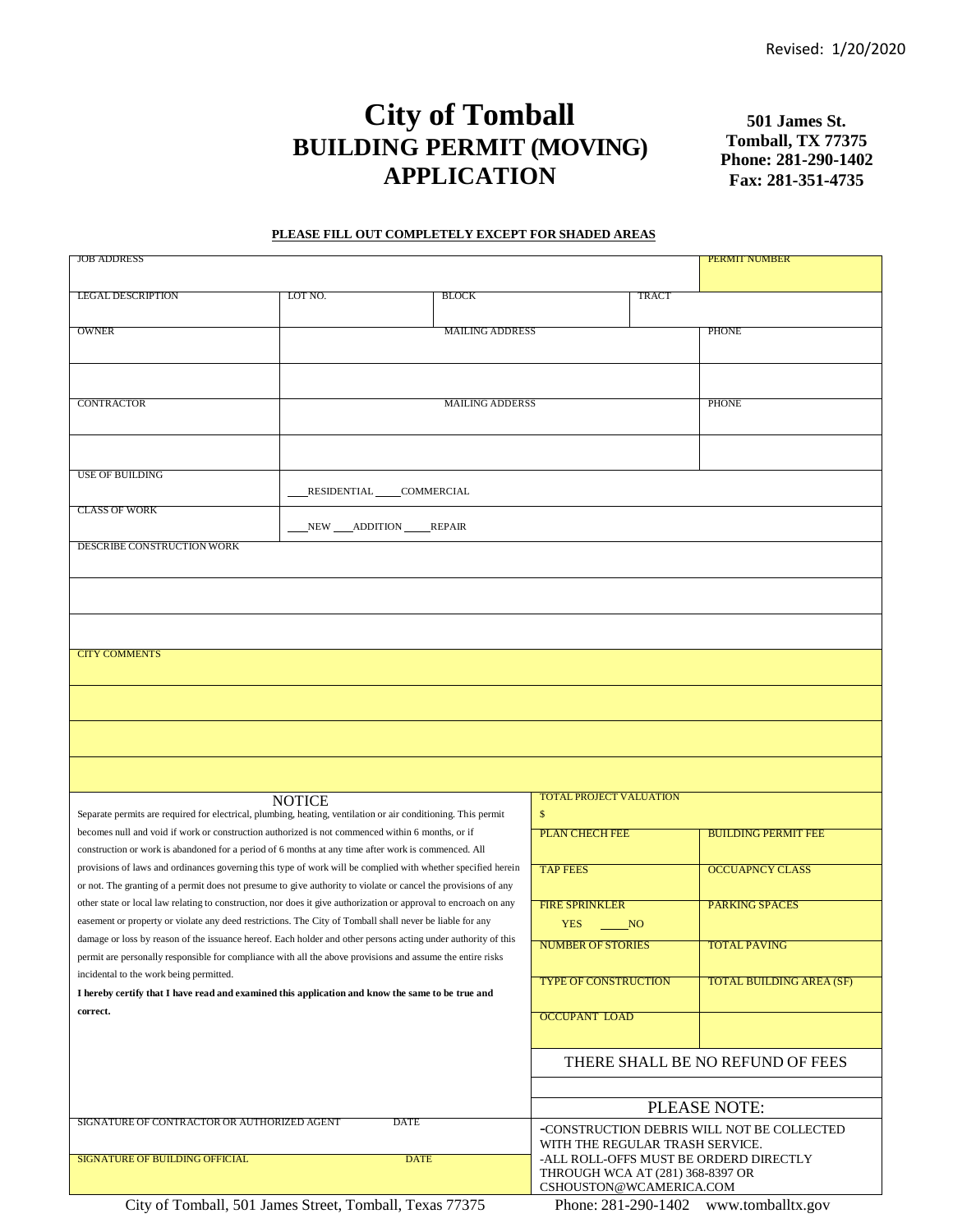# **TYPE OF WORK**

(Please check box)

### **MOVING**

911T -Moving building(s) within the city

## **MISCELLANEOUS INFORMATION**

| DESCRIBE THE TYPE AND KIND<br>OF BUILDING TO BE MOVED |                     |                                            | <b>ORIGINAL COST</b><br>OF BUILDING |                    |                                           |                     |  |  |
|-------------------------------------------------------|---------------------|--------------------------------------------|-------------------------------------|--------------------|-------------------------------------------|---------------------|--|--|
| <b>EXTREME LENGTH</b><br><b>DIMENSIONS</b>            |                     | <b>EXTREME HEIGHT</b><br><b>DIMENSIONS</b> |                                     |                    | <b>EXTREME WIDTH</b><br><b>DIMENSIONS</b> |                     |  |  |
| PRESENT LOCATION OF BUILDING                          |                     |                                            | PROPOSED LOCATION OF BUILDING       |                    |                                           |                     |  |  |
| <b>STREET NUMBER</b>                                  | <b>STREET NAME</b>  |                                            | <b>STREET NUMBER</b>                | <b>STREET NAME</b> |                                           |                     |  |  |
| <b>SUBDIVISION NAME</b>                               |                     |                                            | <b>SUBDIVISION NAME</b>             |                    |                                           |                     |  |  |
| LOT NUMBER                                            | <b>BLOCK NUMBER</b> | TRACT NUMBER                               | LOT NUMBER                          |                    | <b>BLOCK NUMBER</b>                       | <b>TRACT NUMBER</b> |  |  |
| PRESENT USE OF STRUCTURE                              |                     |                                            | PROPOSED USE OF STRUCTURE           |                    |                                           |                     |  |  |

### **ENTITIES AFFECTED BY MOVING ROUTE THAT ARE TO BE NOTIFIED**

- Fire Department
- Telephone Company
- **Electric Company**
- **Property Owners (Please provide list)**
- **The time that the building will be upon the streets (from start to finish) and the contemplated route of the move must be submitted for approval upon application of this permit.**

## **OTHER PERMITS REQUIRED**

- □ Building
- **D** Electric
- **D** Mechanical
- **p** Plumbing

## **PUBLIC SAFETY REQUIREMENTS**

Every building which occupies any portion of public property after sundown shall have sufficient lights continuously burning between sunset and sunrise for the protection of the public. There shall be a minimum of five red lights placed on each street side of the building. Such red lights shall be attached to the building in such a fashion as to indicate extreme width, height, and size. In addition to the red lights on the building, flares shall be placed at regular intervals for a distance of 200 ft. (61 m) up the street on each side of the building. When more that 50% of the street, measured between curbs, is occupied at night by the building, or when in the opinion of the building official, flagmen are necessary to divert or caution traffic, the owner or person moving such building shall employ at their expense, two flagmen, one at each street intersection beyond the building. Such flagmen shall remain at these intersections diverting or cautioning traffic from sunset to sunrise. Red lights shall be employed in flagging traffic at night. Any building being moved for which permit was granted shall not be allowed to remain in or on the streets for more than 48 hours.

**Payment of permit fees does not guarantee approval of this application.** Should the permit application be denied, and there is no violation of any code or law of the City of Tomball, the fees will be refunded via the City's Accounts Payable Department. By signing the front of this form I agree to follow the Code of Ordinances for the City of Tomball and any associated laws applicable in the City of Tomball, Harris County and the State of Texas. I also understand that any structure being moved into the city limits must be accompanied by an application for a building permit with complete plans and specifications, bearing the Engineer/Architect seal, showing the changes or conditions of said structure. **A Certificate of Occupancy must be issued before moving into the structure for which this permit is issued. Permits expire after 180 days.**

**\*\***Contractor must provide Liability Insurance with a minimum of \$500,000 of combined single limit coverage Equal to or Greater than the contract amount, whichever is greater. The City of Tomball must be listed as the "Certificate Holder" on the policy.

**\*\***Property Owner or Authorized Agent must sign the Moving Application form.

City of Tomball, 501 James Street, Tomball, Texas 77375 Phone: 281-290-1402 [www.tomballtx.gov](http://www.tomballtx.gov/)

- **CONNECTIONS NEEDED**
- □ Electric
- n Gas
- Sewer
- **u** Water